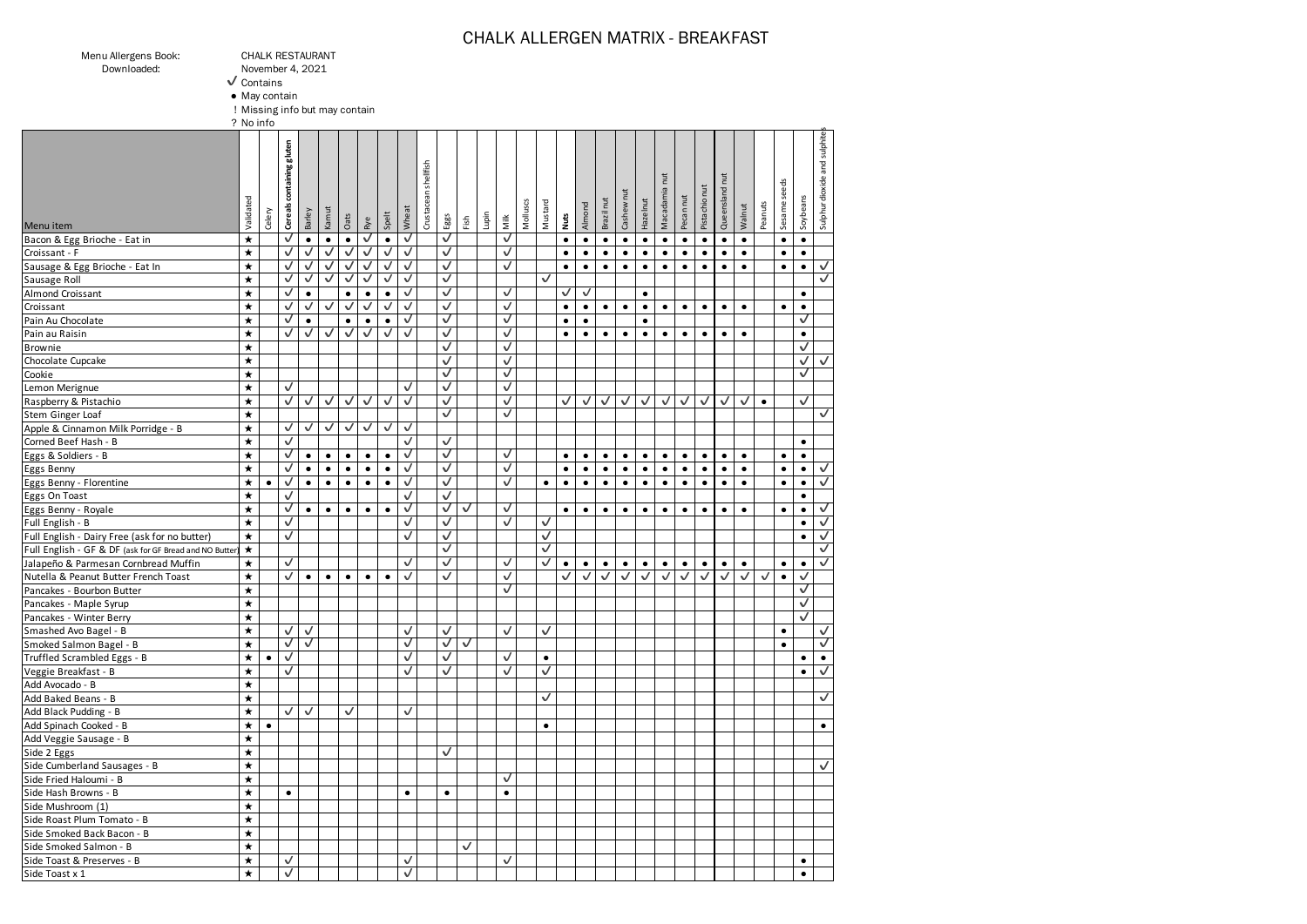### CHALK ALLERGEN MATRIX - LUNCH

Menu Allergens Book: CHALK RESTAURANT<br>Downloaded: September 13, 2021 Downloaded: September 13, 2021

✔ Contains

● May contain

! Missing info but may contain

? No info

| Menu item                               | Validated | Celery    | containing guten<br>Cereals | Barley       | Kamut        | Oats      | Rye       | Spelt        | Wheat | shellfish<br>Crustacean | Eggs      | Fish         | Lupin | Milk         | Molluscs     | Mustard      | Nuts         | Almond    | Brazil nut | Cashew nut   | Hazelnut     | nut<br>Macadamia | Pecannut     | Pistachio nut | nut<br>Queensland | Walnut    | Peanuts   | Sesame seeds | Soybeans     | & sulphite<br>Sulphur dioxide |
|-----------------------------------------|-----------|-----------|-----------------------------|--------------|--------------|-----------|-----------|--------------|-------|-------------------------|-----------|--------------|-------|--------------|--------------|--------------|--------------|-----------|------------|--------------|--------------|------------------|--------------|---------------|-------------------|-----------|-----------|--------------|--------------|-------------------------------|
| Bread Basket For 2                      | $\star$   |           | ✓                           | ✓            | $\checkmark$ | ⊽         | ✓         | $\sqrt{}$    | ✓     |                         | $\bullet$ |              |       | $\checkmark$ |              |              | $\bullet$    | $\bullet$ | $\bullet$  | $\bullet$    | $\bullet$    | $\bullet$        | $\bullet$    | $\bullet$     | $\bullet$         | $\bullet$ |           | $\bullet$    | $\bullet$    | $\checkmark$                  |
| Fried Halloumi - L                      | $\star$   |           |                             |              |              |           |           |              |       |                         |           |              |       | ✓            |              | ✓            |              |           |            |              |              |                  |              |               |                   |           |           |              |              | ✓                             |
| Marinated Olives Snack - L              | *         |           |                             |              |              |           |           |              |       |                         |           |              |       |              |              |              |              |           |            |              |              |                  |              |               |                   |           |           |              |              |                               |
| Pita Bread & Houmous - L                | $\star$   |           | $\checkmark$                |              |              |           |           |              | ✓     |                         |           |              |       |              |              |              |              |           |            |              |              |                  |              |               |                   |           |           | ✓            | ✓            |                               |
| Pita Bread & Mackrel Pate -L            | *         |           | ✓                           |              |              |           |           |              | ✓     |                         |           | ✓            |       | ✓            |              |              |              |           |            |              |              |                  |              |               |                   |           |           |              | ✓            |                               |
| Pita Bread Cheese Toastie Snack - L     | $\star$   |           |                             |              |              |           |           |              |       |                         |           |              |       | ✓            |              | √            |              |           |            |              |              |                  |              |               |                   |           |           |              |              | ✓                             |
| Sausage Roll Snack - L                  | *         |           | $\checkmark$                | $\checkmark$ | ✓            | √         | ✓         | ✓            | ✓     |                         | ✓         |              |       |              |              | ✓            |              |           |            |              |              |                  |              |               |                   |           |           |              |              | ✓                             |
| BBQ celeriac -L                         | $\star$   | √         |                             |              |              |           |           |              |       |                         |           |              |       |              |              |              |              |           |            |              |              |                  |              |               |                   |           |           |              |              | ✓                             |
| Roast Cauliflower - L                   | $\star$   |           |                             |              |              |           |           |              |       |                         |           |              |       |              |              | √            | √            | ✓         | ✓          | ✓            | √            | ✓                | ✓            | ✓             | ✓                 | ✓         | $\bullet$ |              |              | ✓                             |
| Shrimp Starter - L                      | $\star$   | ✓         |                             |              |              |           |           |              |       | ✓                       | ✓         | $\checkmark$ |       |              | $\checkmark$ | ✓            |              |           |            |              |              |                  |              |               |                   |           |           |              |              | ✓                             |
| Smoked Salmon Starter - L               | *         | $\bullet$ | $\checkmark$                | ✓            | ✓            | √         | ✓         | ✓            | ✓     |                         |           | ✓            |       | $\checkmark$ |              |              |              |           |            |              |              |                  |              |               |                   |           |           |              |              | ✓                             |
| Sweetcorn & Red Pepper Soup             | $\star$   |           |                             |              |              |           |           |              |       |                         |           |              |       |              |              |              |              |           |            |              |              |                  |              |               |                   |           |           |              |              | ✓                             |
| Cobb Salad - L                          | $\star$   |           | ✓                           | $\bullet$    | $\bullet$    | $\bullet$ | $\bullet$ | $\bullet$    | ✓     |                         | ✓         |              |       | ✓            |              | √            | $\bullet$    | $\bullet$ | $\bullet$  | $\bullet$    | $\bullet$    | $\bullet$        | $\bullet$    | $\bullet$     | $\bullet$         | $\bullet$ |           | $\bullet$    | $\bullet$    | ✓                             |
| Goats Cheese & Baked Beetroot Salad - L | $\star$   |           |                             |              |              |           |           |              |       |                         |           |              |       | ✓            |              | ✓            | $\checkmark$ | ✓         | ✓          | ✓            | ✓            | ✓                | ✓            | ✓             | ✓                 | ✓         | $\bullet$ |              |              | ✓                             |
| Mozzerella Salad - L                    | $\star$   |           |                             |              |              |           |           |              |       |                         |           |              |       | ✓            |              |              |              |           |            |              |              |                  |              |               |                   |           |           |              |              | ✓                             |
| Quinoa Salad - L                        | $\star$   |           |                             |              |              |           |           |              |       |                         |           |              |       | ✓            |              | ✓            |              |           |            |              |              |                  |              |               |                   |           |           |              |              | ✓                             |
| Chalk Club - L                          | $\star$   |           | ✓                           |              |              |           |           |              | ✓     |                         | ✓         |              |       |              |              | ✓            |              |           |            |              |              |                  |              |               |                   |           |           |              | ٠            |                               |
| Chicken Wrap - L                        | $\star$   |           |                             |              |              |           |           |              |       |                         |           |              |       | ✓            |              | ✓            |              |           |            |              |              |                  |              |               |                   |           |           |              |              | ✓                             |
| Halloumi Wral - L                       | $\star$   |           | $\checkmark$                |              |              |           |           |              | ✓     |                         |           |              |       | ✓            |              | ✓            |              |           |            |              |              |                  |              |               |                   |           |           | ✓            |              | ✓                             |
| Marinated Aubergine - L                 | $\star$   |           | ✓                           |              |              |           |           |              | √     |                         |           |              |       | √            |              |              |              |           |            |              |              |                  |              |               |                   |           |           |              | $\bullet$    |                               |
| Reubens - L                             | $\star$   | ✓         | ✓                           |              |              |           |           |              | ✓     |                         | ✓         |              |       | ✓            |              | ✓            |              |           |            |              |              |                  |              |               |                   |           |           |              | $\bullet$    | √                             |
| Shrimp Sourdough                        | $\star$   | ✓         | √                           |              |              |           |           |              | ✓     | $\checkmark$            | ✓         | √            |       |              | √            | ✓            |              |           |            |              |              |                  |              |               |                   |           |           |              | $\bullet$    | ✓                             |
| Baked Cod - L                           | $\star$   | √         |                             |              |              |           |           |              |       |                         |           | ✓            |       | √            |              |              |              |           |            |              |              |                  |              |               |                   |           |           |              |              | ✓                             |
| Beef Burger - L                         | $\star$   | √         | ✓                           | ✓            | ✓            | ✓         | ✓         | √            | ✓     |                         | ✓         |              |       | ✓            |              | ✓            | $\bullet$    | $\bullet$ | $\bullet$  | $\bullet$    | $\bullet$    | $\bullet$        | $\bullet$    | $\bullet$     | $\bullet$         | $\bullet$ |           | $\bullet$    | ٠            | ✓                             |
| Buttermilk Fried Chicken Burger - L     | $\star$   | ✓         | ✓                           | ✓            | ✓            | ✓         | ✓         | $\checkmark$ | ✓     |                         | ✓         |              |       | $\checkmark$ |              | $\checkmark$ | $\bullet$    | $\bullet$ | $\bullet$  | $\bullet$    | $\bullet$    | $\bullet$        | $\bullet$    | $\bullet$     | $\bullet$         | $\bullet$ |           | $\bullet$    | $\bullet$    | ✓                             |
| Corn-fed Chicken -L                     | $\star$   | ✓         |                             |              |              |           |           |              |       |                         |           |              |       | ✓            |              |              |              |           |            |              |              |                  |              |               |                   |           |           |              | $\checkmark$ | $\checkmark$                  |
| Fish & Chips-L                          | $\star$   |           |                             |              |              |           |           |              |       |                         | ✓         | $\checkmark$ |       |              |              | ✓            |              |           |            |              |              |                  |              |               |                   |           |           |              |              |                               |
| Gnocchi - L                             | *         | $\bullet$ | √                           |              |              |           |           |              | ✓     |                         | $\bullet$ |              |       | ✓            |              | $\bullet$    |              |           |            |              |              |                  |              |               |                   |           |           |              | ✓            | $\bullet$                     |
| <b>Ribeye Steak</b>                     | $\star$   |           |                             |              |              |           |           |              |       |                         |           |              |       |              |              |              |              |           |            |              |              |                  |              |               |                   |           |           |              |              | ✓                             |
| Vegan Burger - L                        | *         |           | ✓                           | ✓            |              | ✓         |           |              | ✓     |                         |           |              |       |              |              |              |              |           |            |              |              |                  |              |               |                   |           | $\bullet$ |              | ✓            |                               |
| Vegan Burger Patty *                    | $\star$   |           | ✓                           | ✓            |              | ✓         |           |              | ✓     |                         |           |              |       |              |              |              |              |           |            |              |              |                  |              |               |                   |           | $\bullet$ |              | ✓            |                               |
| <b>Blueberry Cheesecake</b>             | $\star$   |           | ✓                           |              |              |           |           |              | ✓     |                         | ✓         |              |       | ✓            |              |              | ✓            | ✓         | ✓          | $\checkmark$ | $\checkmark$ | $\sqrt{}$        | $\checkmark$ | ✓             | ✓                 | ✓         | $\bullet$ |              |              | ✓                             |
| Chalkboard - L                          | $\star$   |           | √                           | $\checkmark$ |              | √         |           |              | ✓     |                         |           |              |       | √            |              | ✓            |              |           |            |              |              |                  |              |               |                   |           |           |              |              | √                             |
| Creme Brulee - L                        | $\star$   |           |                             |              |              |           |           |              |       |                         | ✓         |              |       | $\checkmark$ |              |              |              |           |            |              |              |                  |              |               |                   |           |           |              |              |                               |
| Crumble - L                             | $\star$   |           |                             |              |              |           |           |              |       |                         | ✓         |              |       | ✓            |              |              | ✓            | ✓         | ✓          | ✓            | ✓            | √                | √            | ✓             | ✓                 | ✓         | $\bullet$ |              |              |                               |
| Dark Chocolate Tart - L                 | $\star$   |           |                             |              |              |           |           |              |       |                         | ✓         |              |       | ✓            |              |              | $\checkmark$ | ✓         | ✓          | $\checkmark$ | $\checkmark$ | $\checkmark$     | ✓            | ✓             | ✓                 | ✓         | $\bullet$ |              | ✓            |                               |
| Panna Cotta - L                         | $\star$   |           |                             |              |              |           |           |              |       |                         |           |              |       | $\bullet$    |              |              | ✓            | ✓         | ✓          | ✓            | ✓            | ✓                | ✓            | ✓             | ✓                 | ✓         | $\bullet$ |              | ✓            | ✓                             |

\* water, vegetables (oyster mushrooms, mushrooms, onion), vegetable oil (coconut), vegetable protein (Soya protein, Soya protein isolate, pea protein isolate), Wheat gluten, natural flavouring, starch (Wheat), Oat fibre, thickener (methyl cellulose), Barley malt extract, vinegar, colour (beetroot red), salt, preservative (lactic acid), vitamin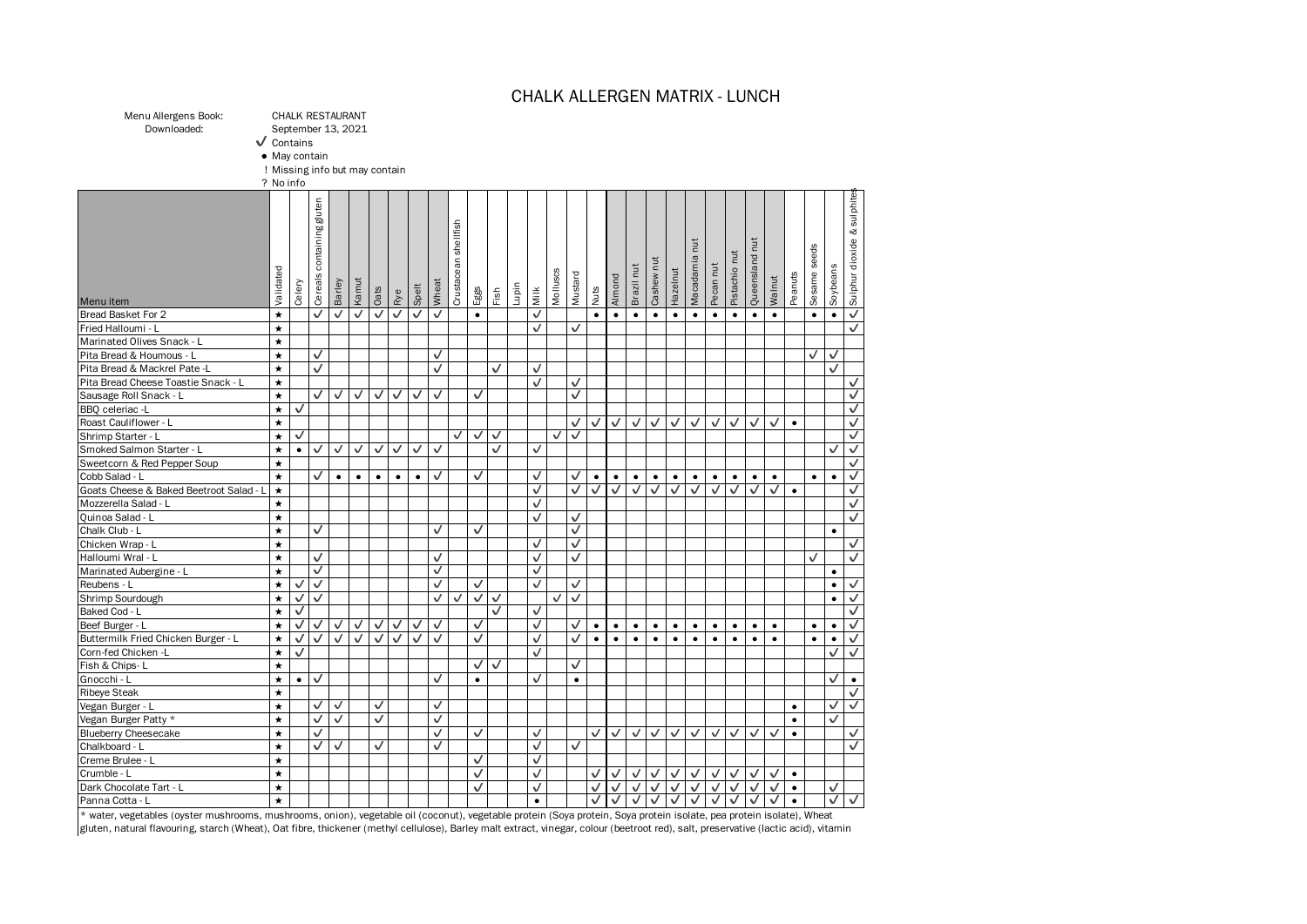## CHALK ALLERGEN MATRIX - DINNER

Menu Allergens Book: CHALK RESTAURANT

Downloaded: September 13, 2021

✔ Contains

● May contain

! Missing info but may contain

? No info

| Validated  | Celery       | containing gluten                                                       |                                                                         |                        | Oats                                                                           | <b>Rye</b>                   |                                              | Wheat                                            | shellfish<br>Crustacean                                                                                                                           |              |                                                                                              | Lupin                |               | Molluscs                                                                                                                                                                                                                                                                                  |              |                                                                                                                          |                                      |                                                                        |                                                                                                  | Hazelnut                                                             | tut                                                                    |                                                                                                                 |                                                                                              | Queensland nut                                                                        |                                                                       | Peanuts   |           |                              | & sulphite:<br>Sulphur dioxide           |
|------------|--------------|-------------------------------------------------------------------------|-------------------------------------------------------------------------|------------------------|--------------------------------------------------------------------------------|------------------------------|----------------------------------------------|--------------------------------------------------|---------------------------------------------------------------------------------------------------------------------------------------------------|--------------|----------------------------------------------------------------------------------------------|----------------------|---------------|-------------------------------------------------------------------------------------------------------------------------------------------------------------------------------------------------------------------------------------------------------------------------------------------|--------------|--------------------------------------------------------------------------------------------------------------------------|--------------------------------------|------------------------------------------------------------------------|--------------------------------------------------------------------------------------------------|----------------------------------------------------------------------|------------------------------------------------------------------------|-----------------------------------------------------------------------------------------------------------------|----------------------------------------------------------------------------------------------|---------------------------------------------------------------------------------------|-----------------------------------------------------------------------|-----------|-----------|------------------------------|------------------------------------------|
| $\star$    |              |                                                                         |                                                                         |                        |                                                                                |                              |                                              |                                                  |                                                                                                                                                   | $\bullet$    |                                                                                              |                      |               |                                                                                                                                                                                                                                                                                           |              | $\bullet$                                                                                                                | $\bullet$                            | $\bullet$                                                              | $\bullet$                                                                                        | $\bullet$                                                            | $\bullet$                                                              | $\bullet$                                                                                                       | $\bullet$                                                                                    | $\bullet$                                                                             | $\bullet$                                                             |           | $\bullet$ | $\bullet$                    | $\checkmark$                             |
| $\star$    |              |                                                                         |                                                                         |                        |                                                                                |                              |                                              |                                                  |                                                                                                                                                   |              |                                                                                              |                      |               |                                                                                                                                                                                                                                                                                           |              |                                                                                                                          |                                      |                                                                        |                                                                                                  |                                                                      |                                                                        |                                                                                                                 |                                                                                              |                                                                                       |                                                                       |           |           |                              |                                          |
| $\star$    |              |                                                                         |                                                                         |                        |                                                                                |                              |                                              |                                                  |                                                                                                                                                   |              |                                                                                              |                      |               |                                                                                                                                                                                                                                                                                           |              |                                                                                                                          |                                      |                                                                        |                                                                                                  |                                                                      |                                                                        |                                                                                                                 |                                                                                              |                                                                                       |                                                                       |           |           |                              | $\overline{\mathsf{v}}$                  |
| $\star$    | $\bullet$    | $\bullet$                                                               | $\bullet$                                                               | $\bullet$              | $\bullet$                                                                      | $\bullet$                    | $\bullet$                                    | $\bullet$                                        |                                                                                                                                                   |              |                                                                                              |                      |               |                                                                                                                                                                                                                                                                                           |              |                                                                                                                          |                                      |                                                                        |                                                                                                  |                                                                      |                                                                        |                                                                                                                 |                                                                                              |                                                                                       |                                                                       |           |           |                              | $\checkmark$                             |
| $\star$    | $\bullet$    |                                                                         |                                                                         |                        |                                                                                |                              |                                              |                                                  |                                                                                                                                                   |              |                                                                                              |                      |               |                                                                                                                                                                                                                                                                                           |              |                                                                                                                          |                                      |                                                                        |                                                                                                  |                                                                      |                                                                        |                                                                                                                 |                                                                                              |                                                                                       |                                                                       |           |           |                              | $\sqrt{}$                                |
| $\star$    | $\bullet$    |                                                                         |                                                                         |                        |                                                                                |                              |                                              |                                                  |                                                                                                                                                   |              |                                                                                              |                      |               | $\checkmark$                                                                                                                                                                                                                                                                              |              |                                                                                                                          |                                      |                                                                        |                                                                                                  |                                                                      |                                                                        |                                                                                                                 |                                                                                              |                                                                                       |                                                                       |           |           |                              | $\checkmark$                             |
| $\star$    |              |                                                                         |                                                                         |                        |                                                                                |                              |                                              |                                                  | ✓                                                                                                                                                 | $\checkmark$ |                                                                                              |                      |               | V                                                                                                                                                                                                                                                                                         |              |                                                                                                                          |                                      |                                                                        |                                                                                                  |                                                                      |                                                                        |                                                                                                                 |                                                                                              |                                                                                       |                                                                       |           |           |                              | $\checkmark$                             |
| $\star$    |              |                                                                         |                                                                         |                        |                                                                                |                              |                                              |                                                  |                                                                                                                                                   |              |                                                                                              |                      |               |                                                                                                                                                                                                                                                                                           |              |                                                                                                                          |                                      |                                                                        |                                                                                                  |                                                                      |                                                                        |                                                                                                                 |                                                                                              |                                                                                       |                                                                       |           |           |                              | $\overline{\checkmark}$                  |
| $\star$    | $\bullet$    | $\checkmark$                                                            | $\checkmark$                                                            |                        | $\checkmark$                                                                   | $\checkmark$                 | $\checkmark$                                 |                                                  |                                                                                                                                                   |              | $\checkmark$                                                                                 |                      | $\checkmark$  |                                                                                                                                                                                                                                                                                           |              |                                                                                                                          |                                      |                                                                        |                                                                                                  |                                                                      |                                                                        |                                                                                                                 |                                                                                              |                                                                                       |                                                                       |           |           | V                            | $\overline{\mathsf{v}}$                  |
| $\star$    |              |                                                                         |                                                                         |                        |                                                                                |                              |                                              |                                                  |                                                                                                                                                   |              |                                                                                              |                      |               |                                                                                                                                                                                                                                                                                           |              |                                                                                                                          |                                      |                                                                        |                                                                                                  |                                                                      |                                                                        |                                                                                                                 |                                                                                              |                                                                                       |                                                                       |           |           |                              | $\checkmark$                             |
| $\bigstar$ | $\checkmark$ |                                                                         |                                                                         |                        |                                                                                |                              |                                              |                                                  |                                                                                                                                                   |              | $\checkmark$                                                                                 |                      | $\checkmark$  |                                                                                                                                                                                                                                                                                           |              |                                                                                                                          |                                      |                                                                        |                                                                                                  |                                                                      |                                                                        |                                                                                                                 |                                                                                              |                                                                                       |                                                                       |           |           |                              | $\overline{\checkmark}$                  |
| $\star$    | $\checkmark$ | $\checkmark$                                                            | $\checkmark$                                                            | $\checkmark$           | $\checkmark$                                                                   | $\checkmark$                 | ✓                                            | $\checkmark$                                     |                                                                                                                                                   | $\checkmark$ |                                                                                              |                      |               |                                                                                                                                                                                                                                                                                           | $\checkmark$ | $\bullet$                                                                                                                | $\bullet$                            | $\bullet$                                                              | $\bullet$                                                                                        | $\bullet$                                                            | $\bullet$                                                              | $\bullet$                                                                                                       | $\bullet$                                                                                    | $\bullet$                                                                             | $\bullet$                                                             |           | $\bullet$ | $\bullet$                    | $\checkmark$                             |
| $\star$    | ✓            |                                                                         |                                                                         |                        |                                                                                |                              |                                              |                                                  |                                                                                                                                                   |              |                                                                                              |                      | $\checkmark$  |                                                                                                                                                                                                                                                                                           |              |                                                                                                                          |                                      |                                                                        |                                                                                                  |                                                                      |                                                                        |                                                                                                                 |                                                                                              |                                                                                       |                                                                       |           |           | ✓                            | $\checkmark$                             |
| $\bigstar$ |              |                                                                         |                                                                         |                        |                                                                                |                              |                                              |                                                  |                                                                                                                                                   | $\checkmark$ | $\checkmark$                                                                                 |                      |               |                                                                                                                                                                                                                                                                                           | $\checkmark$ |                                                                                                                          |                                      |                                                                        |                                                                                                  |                                                                      |                                                                        |                                                                                                                 |                                                                                              |                                                                                       |                                                                       |           |           |                              |                                          |
| $\bigstar$ | $\bullet$    |                                                                         |                                                                         |                        |                                                                                |                              |                                              |                                                  |                                                                                                                                                   | $\bullet$    |                                                                                              |                      |               |                                                                                                                                                                                                                                                                                           | $\bullet$    |                                                                                                                          |                                      |                                                                        |                                                                                                  |                                                                      |                                                                        |                                                                                                                 |                                                                                              |                                                                                       |                                                                       |           |           | $\checkmark$                 | $\bullet$                                |
| $\bigstar$ |              |                                                                         | $\checkmark$                                                            |                        | $\checkmark$                                                                   |                              |                                              |                                                  |                                                                                                                                                   |              |                                                                                              |                      |               |                                                                                                                                                                                                                                                                                           |              | $\bullet$                                                                                                                | $\bullet$                            | $\bullet$                                                              | $\bullet$                                                                                        | $\bullet$                                                            | $\bullet$                                                              | $\bullet$                                                                                                       | $\bullet$                                                                                    | $\bullet$                                                                             | $\bullet$                                                             |           | $\bullet$ | $\bullet$                    | $\overline{\mathsf{v}}$                  |
| $\bigstar$ | $\checkmark$ |                                                                         |                                                                         |                        |                                                                                |                              |                                              |                                                  |                                                                                                                                                   |              |                                                                                              |                      |               |                                                                                                                                                                                                                                                                                           |              |                                                                                                                          |                                      |                                                                        |                                                                                                  |                                                                      |                                                                        |                                                                                                                 |                                                                                              |                                                                                       |                                                                       |           |           |                              | $\overline{\mathsf{v}}$                  |
| $\star$    |              |                                                                         |                                                                         |                        |                                                                                |                              |                                              |                                                  |                                                                                                                                                   |              |                                                                                              |                      | $\checkmark$  |                                                                                                                                                                                                                                                                                           |              |                                                                                                                          |                                      |                                                                        |                                                                                                  |                                                                      |                                                                        |                                                                                                                 |                                                                                              |                                                                                       |                                                                       |           |           | ✓                            | $\overline{\mathsf{v}}$                  |
| $\star$    |              |                                                                         |                                                                         |                        |                                                                                |                              |                                              |                                                  |                                                                                                                                                   |              |                                                                                              |                      |               |                                                                                                                                                                                                                                                                                           | $\bullet$    |                                                                                                                          |                                      |                                                                        |                                                                                                  |                                                                      |                                                                        |                                                                                                                 |                                                                                              |                                                                                       |                                                                       |           |           |                              | $\overline{\checkmark}$                  |
| $\star$    |              |                                                                         |                                                                         |                        |                                                                                |                              |                                              |                                                  |                                                                                                                                                   |              |                                                                                              |                      |               |                                                                                                                                                                                                                                                                                           |              |                                                                                                                          |                                      |                                                                        |                                                                                                  |                                                                      |                                                                        |                                                                                                                 |                                                                                              |                                                                                       |                                                                       |           |           |                              | $\bm{\nabla}$                            |
| $\star$    |              | $\checkmark$                                                            | $\checkmark$                                                            |                        | $\checkmark$                                                                   |                              |                                              |                                                  |                                                                                                                                                   |              |                                                                                              |                      |               |                                                                                                                                                                                                                                                                                           |              |                                                                                                                          |                                      |                                                                        |                                                                                                  |                                                                      |                                                                        |                                                                                                                 |                                                                                              |                                                                                       |                                                                       | $\bullet$ |           | ✓                            | $\overline{\mathsf{v}}$                  |
| $\star$    |              | $\checkmark$                                                            |                                                                         |                        |                                                                                |                              |                                              |                                                  |                                                                                                                                                   |              |                                                                                              |                      |               |                                                                                                                                                                                                                                                                                           |              |                                                                                                                          |                                      |                                                                        |                                                                                                  |                                                                      |                                                                        |                                                                                                                 |                                                                                              |                                                                                       |                                                                       | $\bullet$ |           |                              |                                          |
| $\star$    |              |                                                                         |                                                                         |                        |                                                                                |                              |                                              |                                                  |                                                                                                                                                   |              |                                                                                              |                      |               |                                                                                                                                                                                                                                                                                           |              |                                                                                                                          |                                      |                                                                        |                                                                                                  |                                                                      |                                                                        |                                                                                                                 |                                                                                              |                                                                                       | $\checkmark$                                                          | $\bullet$ |           |                              | $\overline{\mathsf{v}}$                  |
| $\star$    |              |                                                                         | $\checkmark$                                                            |                        |                                                                                |                              |                                              |                                                  |                                                                                                                                                   |              |                                                                                              |                      |               |                                                                                                                                                                                                                                                                                           |              |                                                                                                                          |                                      |                                                                        |                                                                                                  |                                                                      |                                                                        |                                                                                                                 |                                                                                              |                                                                                       |                                                                       |           |           |                              | $\bm{\mathcal{J}}$                       |
| $\star$    |              |                                                                         |                                                                         |                        |                                                                                |                              |                                              |                                                  |                                                                                                                                                   |              |                                                                                              |                      |               |                                                                                                                                                                                                                                                                                           |              |                                                                                                                          |                                      |                                                                        |                                                                                                  |                                                                      |                                                                        |                                                                                                                 |                                                                                              |                                                                                       | $\checkmark$                                                          | $\bullet$ |           | $\checkmark$                 |                                          |
| $\star$    |              |                                                                         |                                                                         |                        |                                                                                |                              |                                              |                                                  |                                                                                                                                                   |              |                                                                                              |                      | $\bullet$     |                                                                                                                                                                                                                                                                                           |              | ✓                                                                                                                        |                                      |                                                                        |                                                                                                  |                                                                      |                                                                        |                                                                                                                 |                                                                                              |                                                                                       | $\checkmark$                                                          | $\bullet$ |           |                              | $\bm{\nabla}$                            |
| $\star$    |              |                                                                         |                                                                         |                        |                                                                                |                              |                                              |                                                  |                                                                                                                                                   |              |                                                                                              |                      |               |                                                                                                                                                                                                                                                                                           |              | $\checkmark$                                                                                                             |                                      |                                                                        |                                                                                                  |                                                                      |                                                                        |                                                                                                                 |                                                                                              |                                                                                       | $\checkmark$                                                          | $\bullet$ |           |                              |                                          |
| $\star$    |              |                                                                         |                                                                         |                        |                                                                                |                              |                                              |                                                  |                                                                                                                                                   | $\checkmark$ |                                                                                              |                      |               |                                                                                                                                                                                                                                                                                           |              |                                                                                                                          |                                      |                                                                        |                                                                                                  |                                                                      |                                                                        |                                                                                                                 |                                                                                              |                                                                                       |                                                                       |           |           |                              |                                          |
|            |              | $\overline{\mathsf{v}}$<br>$\checkmark$<br>$\checkmark$<br>$\checkmark$ | Cereals<br>$\checkmark$<br>$\checkmark$<br>$\checkmark$<br>$\checkmark$ | Barley<br>$\checkmark$ | Kamut<br>$\overline{\bm{\mathsf{v}}}$<br>$\checkmark$<br>$\overline{\sqrt{} }$ | $\checkmark$<br>$\checkmark$ | $\overline{\bm{\mathsf{v}}}$<br>$\checkmark$ | Spelt<br>$\overline{\checkmark}$<br>$\checkmark$ | $\overline{\checkmark}$<br>$\overline{\checkmark}$<br>$\checkmark$<br>$\checkmark$<br>$\checkmark$<br>$\sqrt{}$<br>$\overline{v}$<br>$\checkmark$ |              | Eggs<br>$\checkmark$<br>$\checkmark$<br>$\blacktriangledown$<br>$\checkmark$<br>$\checkmark$ | $\blacktriangledown$ | $\frac{5}{2}$ | Milk<br>$\overline{\checkmark}$<br>$\checkmark$<br>$\bm{\nabla}$<br>$\bm{\mathcal{J}}$<br>$\blacktriangledown$<br>$\checkmark$<br>$\checkmark$<br>$\checkmark$<br>$\blacktriangledown$<br>$\blacktriangledown$<br>$\blacktriangledown$<br>$\blacktriangledown$<br>$\overline{\mathsf{v}}$ |              | Mustard<br>$\overline{\mathsf{v}}$<br>$\overline{\mathsf{v}}$<br>$\checkmark$<br>$\checkmark$<br>$\overline{\mathsf{v}}$ | Nuts<br>$\checkmark$<br>$\checkmark$ | Almond<br>$\checkmark$<br>$\checkmark$<br>$\checkmark$<br>$\checkmark$ | Brazil nut<br>$\overline{\mathsf{v}}$<br>$\blacktriangledown$<br>$\bm{\mathcal{J}}$<br>$\sqrt{}$ | Cashew nut<br>$\checkmark$<br>$\sqrt{}$<br>$\sqrt{}$<br>$\checkmark$ | $\checkmark$<br>$\sqrt{2}$<br>$\blacktriangledown$<br>$\blacktriangle$ | Macadamia<br>$\overline{\mathsf{v}}$<br>$\overline{\mathsf{v}}$<br>$\blacktriangledown$<br>$\blacktriangledown$ | Pecan nut<br>$\checkmark$<br>$\overline{\mathsf{v}}$<br>$\blacktriangledown$<br>$\checkmark$ | Pistachio nut<br>$\checkmark$<br>$\blacktriangledown$<br>$\checkmark$<br>$\checkmark$ | $\checkmark$<br>$\overline{\mathsf{v}}$<br>$\checkmark$<br>$\sqrt{ }$ |           | Walnut    | Sesame seeds<br>$\checkmark$ | Soybeans<br>$\checkmark$<br>$\checkmark$ |

\* water, vegetables (oyster mushrooms, mushrooms, onion), vegetable oil (coconut), vegetable protein (Soya protein, Soya protein isolate, pea protein isolate), Wheat gluten, natural flavouring, starch (Wheat), Oat fibre, thickener (methyl cellulose), Barley malt extract, vinegar, colour (beetroot red), salt,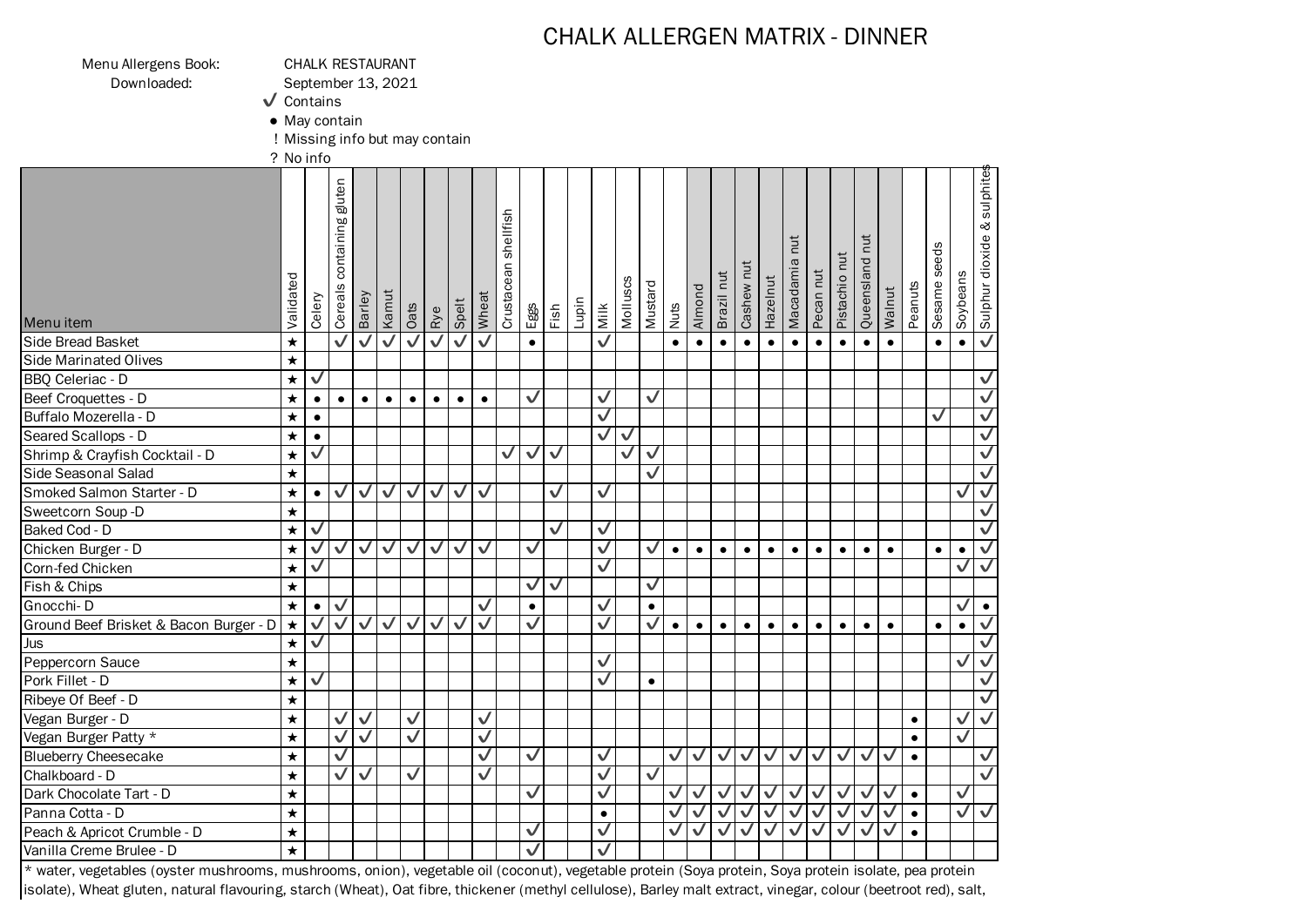# CHALK ALLERGEN MATRIX - KIDS

Sulphur dioxide

& sulphites

| Menu Allergens Book: CHALK RESTAURANT<br>Downloaded: |            | September 13, 2021             |                                 |           |           |           |           |           |              |                         |              |              |       |              |          |              |              |              |              |              |              |                  |              |               |                   |              |           |                 |              |                             |
|------------------------------------------------------|------------|--------------------------------|---------------------------------|-----------|-----------|-----------|-----------|-----------|--------------|-------------------------|--------------|--------------|-------|--------------|----------|--------------|--------------|--------------|--------------|--------------|--------------|------------------|--------------|---------------|-------------------|--------------|-----------|-----------------|--------------|-----------------------------|
|                                                      |            | $\sqrt{\ }$ Contains           |                                 |           |           |           |           |           |              |                         |              |              |       |              |          |              |              |              |              |              |              |                  |              |               |                   |              |           |                 |              |                             |
|                                                      |            | • May contain                  |                                 |           |           |           |           |           |              |                         |              |              |       |              |          |              |              |              |              |              |              |                  |              |               |                   |              |           |                 |              |                             |
|                                                      |            | ! Missing info but may contain |                                 |           |           |           |           |           |              |                         |              |              |       |              |          |              |              |              |              |              |              |                  |              |               |                   |              |           |                 |              |                             |
|                                                      | ? No info  |                                |                                 |           |           |           |           |           |              |                         |              |              |       |              |          |              |              |              |              |              |              |                  |              |               |                   |              |           |                 |              |                             |
|                                                      | Validated  | Celery                         | gluten<br>containing<br>Cereals | Barley    | Kamut     | Oats      |           | Spelt     | Wheat        | shellfish<br>Crustacean | Eggs         |              | Lupin |              | Molluscs | Mustard      | Nuts         | Almond       | Brazil nut   | Cashew nut   | Hazelnut     | nut<br>Macadamia | Pecan nut    | Pistachio nut | nut<br>Queensland | Walnut       | Peanuts   | seeds<br>Sesame | Soybeans     | Sulphur dioxide & sulphite: |
| Menu item                                            |            |                                |                                 |           |           |           | Rye       |           |              |                         |              | Fish         |       | Milk         |          |              |              |              |              |              |              |                  |              |               |                   |              |           |                 |              |                             |
| Kids Bangers & Mash                                  | $\star$    |                                |                                 |           |           |           |           |           |              |                         |              |              |       | $\checkmark$ |          |              |              |              |              |              |              |                  |              |               |                   |              |           |                 |              | $\overline{\mathsf{v}}$     |
| Kids Cheeseburger                                    | $\star$    |                                | $\checkmark$                    |           |           |           |           |           | $\checkmark$ |                         |              |              |       | $\checkmark$ |          |              |              |              |              |              |              |                  |              |               |                   |              |           |                 | $\checkmark$ | $\checkmark$                |
| Kids Chicken Goujon                                  | $\star$    |                                |                                 |           |           |           |           |           |              |                         |              |              |       | $\checkmark$ |          |              |              |              |              |              |              |                  |              |               |                   |              |           |                 |              |                             |
| <b>Kids Crudites</b>                                 | $\bigstar$ | $\checkmark$                   |                                 |           |           |           |           |           |              |                         |              |              |       |              |          | $\bullet$    |              |              |              |              |              |                  |              |               |                   |              |           | $\checkmark$    |              |                             |
| Kids Egg On Toast                                    | $\star$    |                                | $\checkmark$                    |           |           |           |           |           | $\checkmark$ |                         | $\checkmark$ |              |       |              |          |              |              |              |              |              |              |                  |              |               |                   |              |           |                 | $\bullet$    |                             |
| Kids Fish Sandwich                                   | $\star$    |                                | $\checkmark$                    |           |           |           |           |           | $\checkmark$ |                         | $\checkmark$ | $\checkmark$ |       |              |          | $\checkmark$ |              |              |              |              |              |                  |              |               |                   |              |           |                 | $\checkmark$ |                             |
| Kids Mini English                                    | $\star$    |                                |                                 |           |           |           |           |           |              |                         | $\checkmark$ |              |       |              |          | $\checkmark$ |              |              |              |              |              |                  |              |               |                   |              |           |                 |              | $\checkmark$                |
| Kids Pancake                                         | $\star$    |                                |                                 |           |           |           |           |           |              |                         |              |              |       |              |          |              |              |              |              |              |              |                  |              |               |                   |              |           |                 | $\checkmark$ |                             |
| Kids Plain Chicken & Veg                             | $\bigstar$ |                                |                                 |           |           |           |           |           |              |                         |              |              |       | $\checkmark$ |          |              |              |              |              |              |              |                  |              |               |                   |              |           |                 |              | $\checkmark$                |
| Kids Porridge                                        | $\star$    |                                | $\bullet$                       | $\bullet$ | $\bullet$ | $\bullet$ | $\bullet$ | $\bullet$ | $\bullet$    |                         |              |              |       | $\bullet$    |          | $\bullet$    | $\checkmark$ | $\checkmark$ | $\checkmark$ | $\checkmark$ | $\checkmark$ | $\checkmark$     | $\checkmark$ | $\checkmark$  | $\checkmark$      | $\checkmark$ | $\bullet$ | $\bullet$       | $\checkmark$ | $\bullet$                   |
| Kids Soldiers and Toast                              | $\bigstar$ |                                | $\checkmark$                    | $\bullet$ | $\bullet$ |           |           |           | $\checkmark$ |                         | $\checkmark$ |              |       | $\checkmark$ |          |              | $\bullet$    | $\bullet$    | $\bullet$    | $\bullet$    | $\bullet$    | $\bullet$        | $\bullet$    | $\bullet$     | $\bullet$         | $\bullet$    |           |                 | $\bullet$    |                             |
| Kids Tomato Soup                                     | $\star$    |                                | $\checkmark$                    |           |           |           |           |           | $\checkmark$ |                         |              |              |       | $\checkmark$ |          |              |              |              |              |              |              |                  |              |               |                   |              |           |                 | $\bullet$    | $\checkmark$                |